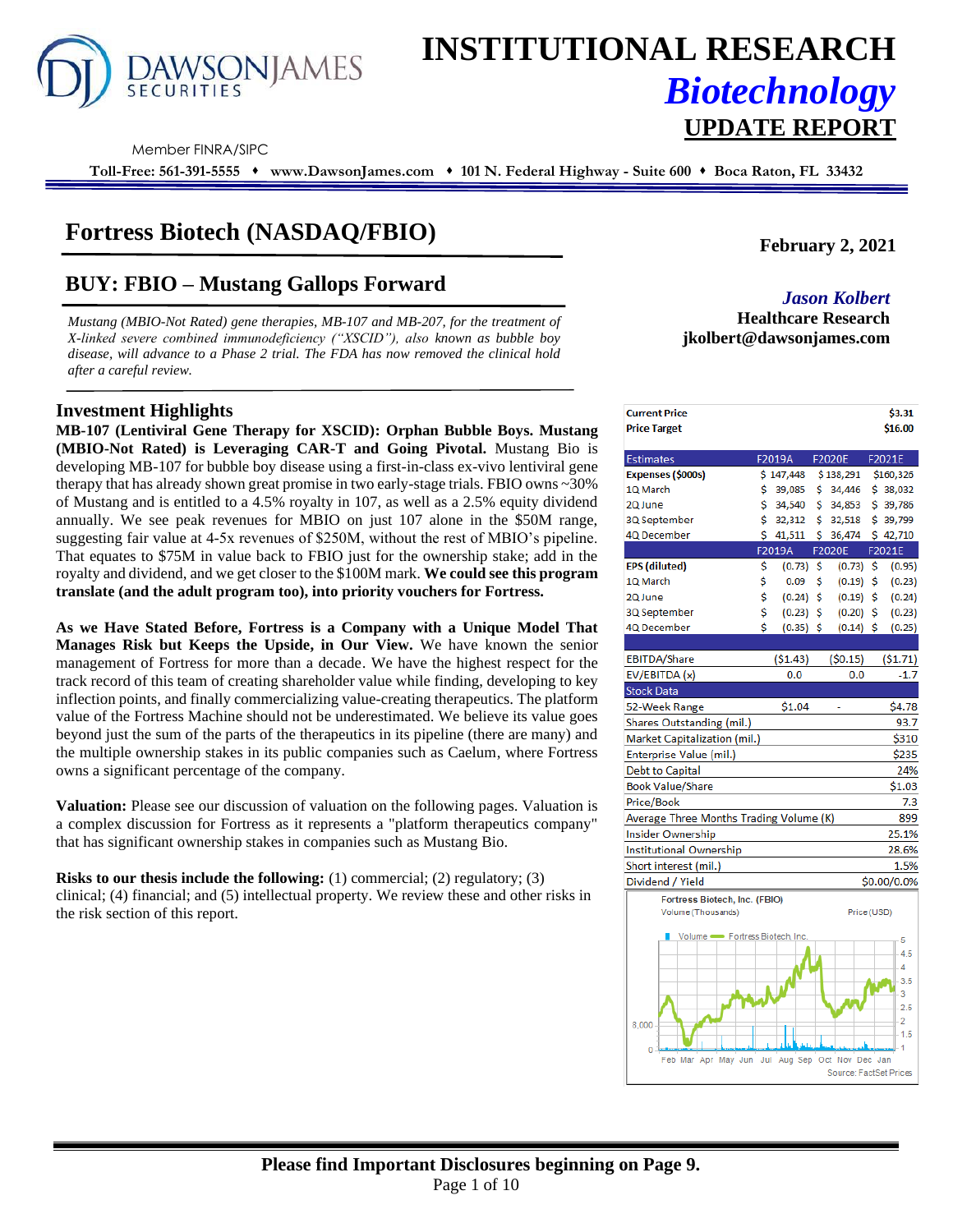

**Caelum's lead program is CAEL-101** (partnered with Alexion, which now becomes AstraZeneca – AZN-Not Rated). Alexion originally had the option to acquire Caelum (60 days post Phase 2 data) for \$160M (upfront) up to a total value of \$500M (which translated into \$60M value to Fortress). **AZN's planned acquisition now triggers a control provision that is part of the original agreement with Fortress**. As such, AstraZeneca starts the clock on a six-month option to acquire Caelum for \$150M, of which Fortress owns 43%. Recall that the therapeutic here is CAEL-101. It is an amyloid fibril targeted therapy designed to reduce/eliminate amyloid deposits in patients with AL amyloidosis, a rare disorder that results in misfolded immunoglobulin light chain protein that builds up in tissues and organs, principally the kidneys and heart. Data from the current trial is not likely to read-out before AZN's option, which in our opinion, de-risks Fortress. Based on this option, we place the value of the Fortress stake in Caelum alone, w/o milestones or royalties, at \$65M.

**Where are we CAEL-101 Now?** This past September two Phase 3 studies of CAEL-101 for AL amyloidosis were initiated. The studies are planned to enroll N=370 patients. Recall that Alexion owns just under 20% (\$30M investment) in Caelum with up to an additional \$110M in funding based on development milestones. As previously mentioned, Alexion has the option to acquire Caelum (60 days post Phase 3 data) for \$160M (upfront) up to a total value of \$500M (which translates into \$215M value to Fortress). Change of control provisions (AZN's proposed acquisition on ALXN), are now active. In October 2019, the European Commission granted Orphan Drug Designation to CAEL-101 for the treatment of AL amyloidosis. The FDA had previously granted two orphan drug designations to CAEL-101 for the use of CAEL-101 as a therapeutic agent for patients with AL amyloidosis and a radio-imaging agent in amyloidosis.

**Cyprium Therapeutics (private), ̴79% owned by Fortress - Menkes Disease.** Cyprium is developing CUTX-101 for Menkes disease, a rare genetic disorder affecting about 1 in 100,000 newborns. It is an X-linked recessive disorder of copper metabolism caused by mutations in ATP7A, an evolutionarily conserved copper-transporting ATPase. The disease may cause weak muscle and bone structure, a delay in normal development, seizures, neurodegeneration, and many other painful symptoms, and, ultimately, death. Because of the intensity of the symptoms, infants diagnosed with Menkes disease rarely live past three years of age. CUTX-101 showed a 28% reduction in mortality (early treatment) and improvements in neurodevelopment in a Phase 1-2 trial. We note that in August, Fortress reported positive top-line clinical efficacy results for CUTX-101. The study demonstrated statistically significant improvement in overall survival for Menkes disease subjects who received early treatment (ET) with CUTX-101, compared to an untreated historical control (HC) cohort, with a nearly 80% reduction in the risk of death (Hazard Ratio = 0.21, p<0.0001). Median survival for the ET cohort was 14.8 years (177.1 months) compared to 1.3 years (15.9 months) for the untreated HC cohort.

**A Phase 3 trial is now completed, with a rolling NDA submission slated in 1Q21.** We note that the FDA previously granted Orphan Drug, Fast Track, and Rare Pediatric Disease Designations to CUTX-101. Given the nature of this disease, a pediatric voucher is also possible.

**Dermatology - Not a bad business**. Fortress's 3Q produced \$9M-plus in revenues. The company continues to acquire and launch new products building the dermatology franchise. We expect to see a robust growth rate as market penetration continues to develop.

**MB-107 (Lentiviral Gene Therapy for XSCID): Orphan Bubble Boys. Mustang (MBIO-Not Rated) is Leveraging CAR-T and**  Going Pivotal. Mustang Bio is developing MB-107 for bubble boy disease using a first-in-class ex-vivo lentiviral gene therapy that has already shown great promise in two early-stage trials. FBIO owns ~30% of Mustang and is entitled to a 4.5% royalty in 107, as well as a 2.5% equity dividend annually. We see peak revenues for MBIO on just 107 alone in the \$50M range, suggesting fair value at 4-5x revenues of \$250M, without the rest of MBIO's pipeline. That equates to \$75M in value back to FBIO just for the ownership stake; add in the royalty and dividend, and we get closer to the \$100M mark. **We could see this program translate (and the adult program too), into priority vouchers for Fortress.**

**Cancer Immunotherapy - Building a Better Mouse Trap (TKI & PD-L1).** CheckPoint (CKPT) is developing an EGFR Tyrosine Kinase Inhibitor (TKI) known as CK-101 and has an anti-PD-L1 antibody (Cosibelimab). The PD-L1 has shown substantial efficacy in multiple tumor types with a well-tolerated safety profile. In September, Fortress announced (updated) positive interim results from the ongoing global, open-label, multicohort, Phase 1 clinical trial of the anti-PD-L1 antibody, cosibelimab, in patients with advanced cancers, including the registration-enabling cohort of patients with metastatic cutaneous squamous cell carcinoma ("mCSCC"). Cosibelimab demonstrated a 51.4% objective response rate ("ORR") and 13.5% complete response rate, which is nearly double the complete response rate observed at the time of previous analysis.

**So how does FBIO benefit?** CKPT is approx. 23% (post financing) owned by FBIO, which also gets a 4.5% royalty on sales of both programs above and again, here too, receives an annual 2.5% equity dividend. The PD-L1 market alone represents a blockbuster opportunity. We believe that the revenue potential is high. Fortress's 32% stake in Checkpoint, plus the product royalty, could prove quite valuable. Given the revenue potential, it suggests to us that Checkpoint could easily be worth (3-5x revenues) or \$2B in market value (must be adjusted for NPV), 32% of which is owned by FBIO or \$640M in value and again, that is without the royalty or dividend valued.

**Model Assumptions**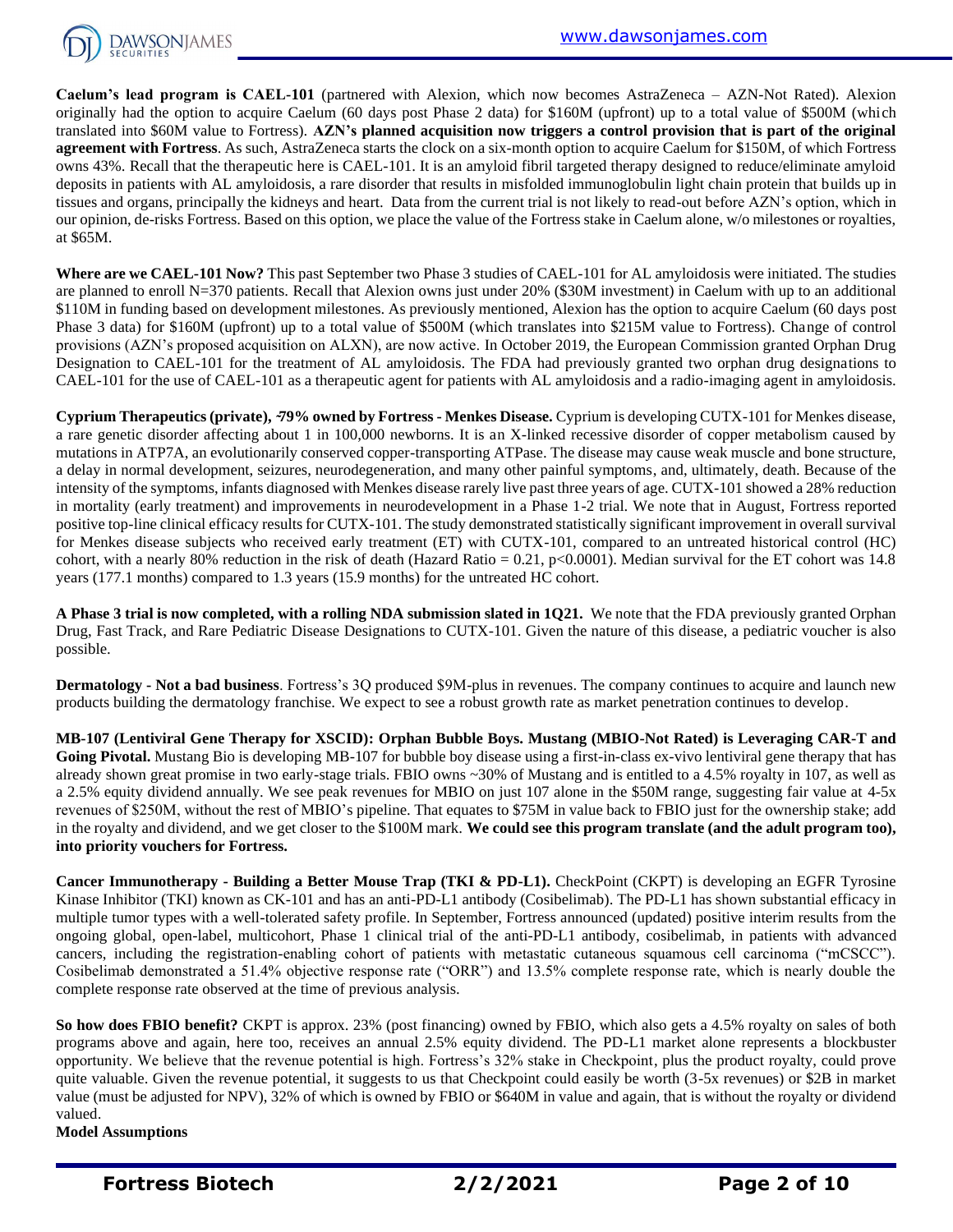**DAWSONJAMES** 

- 1. Our probability of success for Tramadol is just 10% with commercialization in 2023.
- 2. We model five late-stage therapeutic products (below) and apply to each one its own probability of success factor.
- 3. Each model assumes launch timing, market share, and pricing.
- 4. Models are based on available statistics for prevalence and incidence of the target therapeutic indication.
- 5. Price is based on our understanding of the market and the duration of therapy annually.
- 6. Our model assumes certain milestones are achieved, for example, a voucher associated with Menkes disease program is monetized.

#### **Exhibit 1. Product Models**

| <b>Exhibit 1. Product Models</b>                               |            |            |                      |                        |                         |                        |                                       |                          |                          |                          |                          |                          |                          |
|----------------------------------------------------------------|------------|------------|----------------------|------------------------|-------------------------|------------------------|---------------------------------------|--------------------------|--------------------------|--------------------------|--------------------------|--------------------------|--------------------------|
| <b>Avenue Therapeutics</b>                                     | 2018E      | 2019E      | 2020E                | 2021E                  | 2022E                   | 2023E                  | 2024E                                 | 2025E                    | 2026E                    | 2027E                    | 2028E                    | 2029E                    | 2030E                    |
| IV Tramadol<br>IV pain relievers market<br>Cost of Therapy     | 10,000,000 | 10.010.000 | 10.020.010           | 10.030.030<br>\$200.00 | 10.040.060<br>\$200.00  | 10.050.100<br>\$202.00 | 10.060.150<br>\$204.02                | 10,070,210<br>\$206.06   | 10.080.281<br>\$208.12   | 10.090.361<br>\$210.20   | 10.100.451<br>\$212.30   | 10.110.552<br>\$214.43   | 10.120.662<br>\$216.57   |
| Price Change<br>Market share<br>Patients Treated with a Course |            |            |                      | 0%                     | 1.0%<br>0%              | 1.0%<br>4%<br>402.004  | 1.0%<br>10%<br>1.006.015              | 1.0%<br>20%<br>2.014.042 | 1.0%<br>30%<br>3.024.084 | 1.0%<br>35%<br>3.531.626 | 1.0%<br>40%<br>4.040.180 | 1.0%<br>45%<br>4.549.748 | 1.0%<br>45%<br>4.554.298 |
| Revenues (000)<br>Probability of Success (Phase 3)             |            |            |                      | $^{\circ}$<br>10%      | $\mathbf{0}$<br>10%     | 81.205<br>10%          | 205.247<br>10%                        | 415.014<br>10%           | 629.375<br>10%           | 742,355<br>10%           | 857.747<br>10%           | 975,589<br>10%           | 986.330<br>10%           |
| <b>Adiusted Revenues (000)</b>                                 |            |            | $\ddot{\phantom{0}}$ | S                      |                         | 8.120                  | 20.525                                | 41.501<br><b>S</b>       | 62.937<br>-S             | 74.235                   | 85.775 \$<br>S           | 97.559<br>×,             | 98.633                   |
| <b>Mustang Bio</b>                                             | 2018E      | 2019E      | 2020E                | 2021E                  | 2022E                   | 2023E                  | 2024E                                 | 2025E                    | 2026E                    | 2027E                    | 2028E                    | 2029E                    | 2030E                    |
| MB-107 "Bubble Boy"                                            |            |            |                      |                        |                         |                        |                                       |                          |                          |                          |                          |                          |                          |
| Current "Reservoir" patients (U.S. and ex-U.S. markets)        |            |            |                      |                        | 1.050                   | 1.125                  | 900                                   | 600                      | 500                      | 575                      | 475                      | 375                      | 275                      |
| New Cases a year (U.S. and ex-U.S. markets)                    |            |            |                      |                        | 75                      | 75                     | 75                                    | 75                       | 75                       | 75                       | 75                       | 75                       | 75                       |
| Market Share Prevalance                                        |            |            |                      |                        | 10%                     | 20%                    | 35%                                   | 55%                      | 60%                      | 65%                      | 70%                      | 75%                      | 80%                      |
| Market Share New Cases                                         |            |            |                      |                        | 10%                     | 20%                    | 35%                                   | 55%                      | 75%                      | 85%                      | 90%                      | 90%                      | 90%                      |
| Total patients treated                                         |            |            |                      |                        | 113                     | 240                    | 341                                   | 371                      | 356                      | 438                      | 400                      | 349                      | 288                      |
| Cost of Therapy (one-time)                                     |            |            |                      |                        | \$1.500,000<br><b>S</b> | 1.500.000              | 1,500,000<br>-S<br>$\hat{\mathbf{z}}$ | 1,500,000<br>-S          | 1,500,000<br>-8          | 1.500.000                | 1,500,000 \$<br>s.       | 1.500.000 S              | 1,500,000                |
| Revenues (M)                                                   |            |            |                      |                        | 168,750                 | 360,000                | 511,875                               | 556,875                  | 534.375                  | 656,250                  | 600.000                  | 523.125                  | 431.250                  |
| Probability of Success (Phase 2/3)                             |            |            |                      |                        | 30%                     | 30%                    | 30%                                   | 30%                      | 30%                      | 30%                      | 30%                      | 30%                      | 30%                      |
| Adiusted Revenues (M)                                          |            |            |                      | Š.                     | 50.625                  | 108,000                | 153.563<br>.S<br>-S                   | 167.063<br>- Ś           | 160.313<br>-Ŝ            | 196.875                  | 180,000 \$<br>Ŝ.         | 156.938<br>S.            | 129,375                  |
| Royalty assumed                                                |            |            |                      |                        | 4.5%                    | 4.5%                   | 4.5%                                  | 4.5%                     | 4.5%                     | 4.5%                     | 4.5%                     | 4.5%                     | 4.5%                     |
| Royalty revenue (000)                                          |            |            |                      | $\mathbf{S}$           | $2.278$ \$              | 4,860<br>$\mathcal{S}$ | 6.910 \$                              | 7.518 S                  | $7.214$ \$               | 8.859 \$                 | 8,100 \$                 | $7.062$ S                | 5,822                    |
| CheckPoint PD-L1 in NSCLC                                      | 2018E      | 2019E      | 2020E                | 2021E                  | 2022E                   | 2023E                  | 2024E                                 | 2025E                    | 2026E                    | 2027E                    | 2028E                    | 2029E                    | 2030E                    |
| Cosibelimab (NSCLC)                                            |            |            |                      |                        |                         |                        |                                       |                          |                          |                          |                          |                          |                          |
| New cases of lung cancer/year                                  |            | 228,150    | 228,150              | 228,150                | 228,150                 | 228,150                | 228,150                               | 228,150                  | 228,150                  | 228,150                  | 228,150                  | 228,150                  | 228,150                  |
| Patients - PDL1 Option                                         |            | 75%        | 75%                  | 75%                    | 75%                     | 75%                    | 75%                                   | 75%                      | 75%                      | 75%                      | 75%                      | 75%                      | 75%                      |
| Target patient population                                      |            | 171.113    | 171.113              | 171,113                | 171.113                 | 171.113                | 171.113                               | 171,113                  | 171.113                  | 171,113                  | 171.113                  | 171.113                  | 171.113                  |
| Market share                                                   |            |            |                      |                        |                         | 1%                     | 2%                                    | 4%                       | 6%                       | 8%                       | 10%                      | 12%                      | 14%                      |
| Patients treated                                               |            |            |                      |                        |                         | 1.711                  | 3.422                                 | 6.845                    | 10.267                   | 13,689                   | 17.111                   | 20.534                   | 23.956                   |
| Costs                                                          |            |            |                      |                        | $\mathbf{s}$            | 35,000                 | 55,000 \$<br>-S                       | 55,000 S                 | 55,000<br>- \$           | 55,000 \$                | 55,000 \$                | 55,000 S                 | 55,000                   |
| Revenues ('000)                                                |            |            |                      |                        | $\mathbf{s}$            | 59,889                 | 188.224 \$<br>-S                      | 376,448 \$               | 564,671 \$               | 752.895 \$               | 941,119 \$               | 1,129,343 \$             | 1,317,566                |
| Probability of Success                                         |            |            |                      |                        |                         | 50%                    | 50%                                   | 50%                      | 50%                      | 50%                      | 50%                      | 50%                      | 50%                      |
| Adjusted Revenues (M)                                          |            |            |                      |                        | s                       | 29.945                 | 94.112 \$<br>-S                       | 188,224<br>- S           | 282,336<br>-8            | 376,448                  | 470,559 \$<br>- \$       | 564,671<br>- S           | 658,783                  |
| Rovalty assumed                                                | 4.5%       | 4.5%       | 4.5%                 | 4.5%                   | 4.5%                    | 4.5%                   | 4.5%                                  | 4.5%                     | 4.5%                     | 4.5%                     | 4.5%                     | 4.5%                     | 4.5%                     |
| Royalty revenue (000)                                          |            |            |                      | e                      |                         |                        | $-$ \$                                | 1.348 S                  | $4.235$ \$               | 8.470 \$                 | 12.705 \$                | 16,940 S                 | 21,175                   |

| <b>CheckPoint TKI in NSCLC</b>         | 2018E | 2019E      | 2020E      | 2021E      | 2022E         | 2023E                    | 2024E             | 2025E      | 2026E                  | 2027E          | 2028E                            | 2029E               | 2030E      |
|----------------------------------------|-------|------------|------------|------------|---------------|--------------------------|-------------------|------------|------------------------|----------------|----------------------------------|---------------------|------------|
| CK-101 (EGFR mutation + LC)            |       |            |            |            |               |                          |                   |            |                        |                |                                  |                     |            |
| New cases of lung cancer/year          |       | 228,150    | 228,150    | 228,150    | 228,150       | 228.150                  | 228,150           | 228,150    | 228,150                | 228,150        | 228,150                          | 228,150             | 228,150    |
| Total Lung Cancer Market size (M)      |       | 19,250,000 | 19,478,150 | 19,706,300 | 19,934,450    | 20,162,600               | 20,390,750        | 20,618,900 | 20,847,050             | 21,075,200     | 21,303,350                       | 21,531,500          | 21,759,650 |
| Total NSCLC lung cancer                |       | 16,362,500 | 16,556,428 | 16,750,355 | 16,944,283    | 17,138,210               | 17,332,138        | 17,526,065 | 17,719,993             | 17,913,920     | 18,107,848                       | 18,301,775          | 18,495,703 |
| % of patients with EGFR/NSCLC patients |       | 26%        | 26%        | 26%        | 26%           | 26%                      | 26%               | 26%        | 26%                    | 26%            | 26%                              | 26%                 | 26%        |
| Patients with EGFR/NSCLC patients      |       |            |            |            |               | 59.319                   | 59.319            | 59.319     | 59.319                 | 59.319         | 59.319                           | 59.319              | 59,319     |
| Market share                           |       |            |            |            |               | 5%                       | 10%               | 12%        | 14%                    | 15%            | 16%                              | 17%                 | 18%        |
| Treated patients (000)                 |       |            |            |            |               | 2,966                    | 5,932             | 7,118      | 8,305                  | 8,898          | 9,491                            | 10,084              | 10,677     |
| Cost (competition=\$15.240/month)      |       |            |            |            |               | 182,880                  | 182.880<br>- 93   | 182,880    | 182,880                | 182,880<br>- 3 | 182,880 \$<br>- \$               | 182,880 S           | 182,880    |
| Revenues ('000)                        |       |            |            |            |               | 542.413<br>\$.           | 1.084.826<br>- \$ | 1.301.791  | .518.756<br>-S         | .627.239<br>s  | 735.721 \$<br>$\mathbf{\hat{s}}$ | 1,844,204<br>.s     | 952,687    |
| Probability of Success                 |       |            |            |            |               | 30%                      | 30%               | 30%        | 30%                    | 30%            | 30%                              | 30%                 | 30%        |
| Adjusted Revenues (000)                |       |            |            |            |               | 162.724                  | 325,448           | 390.537    | 455.627                | 488.172<br>-   | 520.716 \$                       | 553.261<br><b>S</b> | 585,806    |
| Royalty assumed                        |       |            |            |            |               | 4.5%                     | 4.5%              | 4.5%       | 4.5%                   | 4.5%           | 4.5%                             | 4.5%                | 4.5%       |
| Royalty revenue (000)                  |       |            |            |            |               | $\mathbf{s}$<br>7,323 \$ | 14,645 \$         | 17,574     | 20,503<br>$\mathbf{s}$ | 21,968         | 23,432 \$                        | 24,897 \$           | 26,361     |
|                                        |       |            |            |            |               |                          |                   |            |                        |                |                                  |                     |            |
| <b>Cyprium Therapeutics (private)</b>  | 2018E | 2019E      | 2020E      | 2021E      | 2022E         | 2023E                    | 2024E             | 2025E      | 2026E                  | 2027E          | 2028E                            | 2029E               | 2030E      |
| CUTX-101 (Menkes Disease)              |       |            |            |            |               |                          |                   |            |                        |                |                                  |                     |            |
| Prevalance (USA)                       | 2,720 | 2,720      | 2,720      | 2,720      | 2,720         | 2,720                    | 2,720             | 2,720      | 2,720                  | 2,720          | 2,720                            | 2,720               | 2,720      |
| Incidence annualy (USA)                | 3.000 | 3.000      | 3,000      | 3,000      | 3,000         | 3,000                    | 3,000             | 3.000      | 3,000                  | 3,000          | 3,000                            | 3,000               | 3.000      |
| Target patient population              | 2.500 | 2.500      | 2,500      | 2.500      | 2.500         | 2.500                    | 2.500             | 2.500      | 2.500                  | 2.500          | 2.500                            | 2,500               | 2.500      |
| Market share                           |       | 0%         | 0%         | 0%         | 10%           | 30%                      | 50%               | 70%        | 80%                    | 80%            | 80%                              | 80%                 | 80%        |
| Patients treated                       |       |            |            |            | 250           | 750                      | 1.250             | 1.750      | 2,000                  | 2,000          | 2,000                            | 2,000               | 2.000      |
| Price                                  |       |            |            | s          | 300,000       | 300,000                  | 300,000           | 300,000    | 300,000                | 300,000        | 300,000                          | 300,000             | 300,000    |
| Revenues (000)                         |       |            |            |            | 75,000        | 225,000                  | 375,000           | 525,000    | 600,000                | 600,000        | 600,000                          | 600,000             | 600,000    |
| Probability of Success                 |       |            |            |            | 30%           | 30%                      | 30%               | 30%        | 30%                    | 30%            | 30%                              | 30%                 | 30%        |
| Adjusted Revenues (M)                  |       |            |            | Ś          | 22,500<br>- 5 | 67,500                   | 112,500           | 157,500    | 180,000                | 180,000<br>-S  | 180,000 \$                       | 180,000<br>.S       | 180,000    |
| Royalty assumed                        |       |            |            | 4.5%       | 4.5%          | 4.5%                     | 4.5%              | 4.5%       | 4.5%                   | 4.5%           | 4.5%                             | 4.5%                | 4.5%       |
| Royalty revenue (000)                  |       |            |            | S          | $1.013$ \$    | 3.038                    | 5,063<br>- S      | 7,088      | 8,100<br>$\mathbf{s}$  | 8,100          | 8,100 \$                         | 8.100 S             | 8,100      |

*Source: Dawson James estimates, company reports*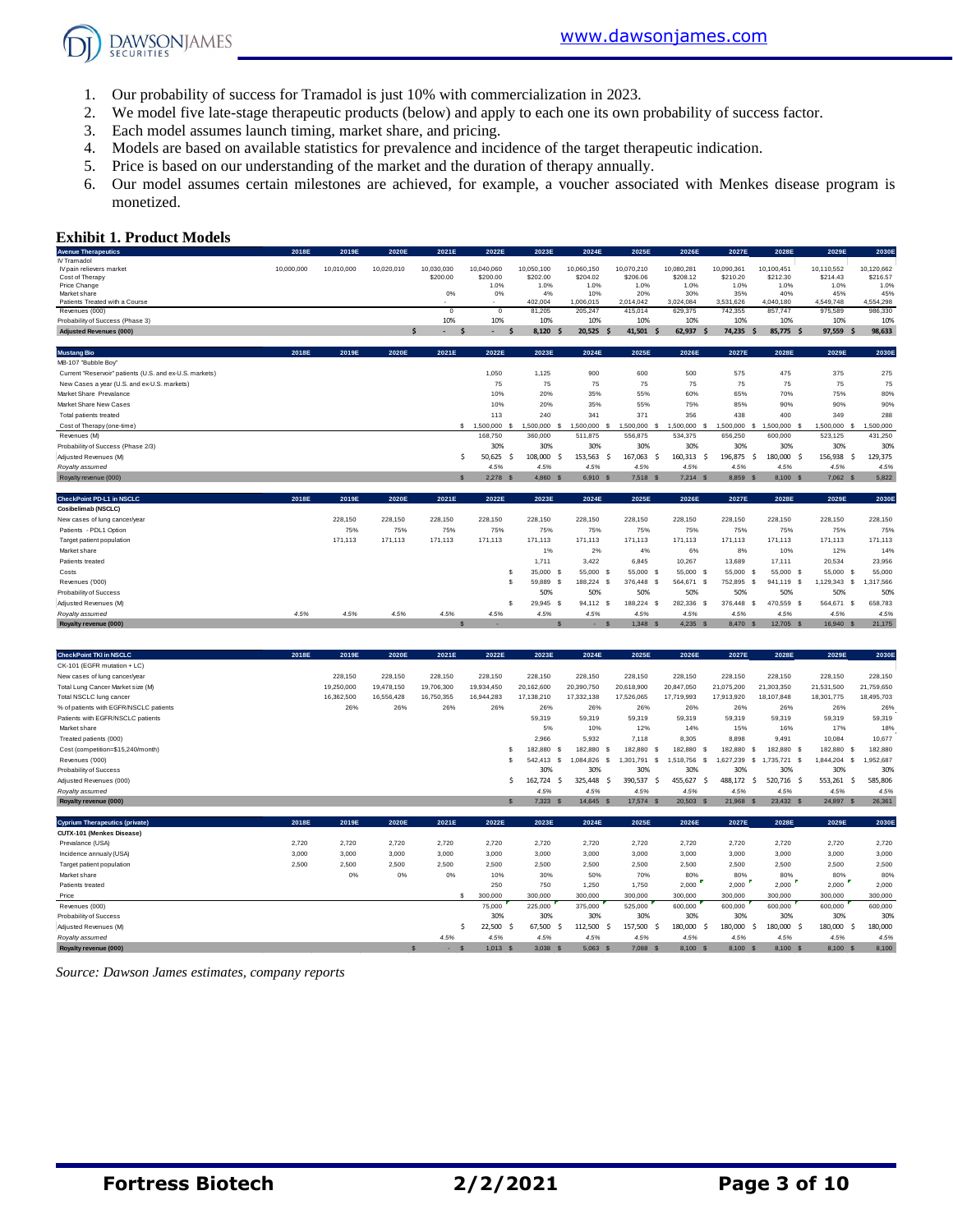

**Valuation:** How to value Fortress? As a reminder, Fortress, as the controlling entity, reports consolidated statements. Our valuation expenses are based on GAAP numbers, but we recognize this is conservative. If we substituted Non-GAAP projections, it would actually result in a higher valuation. There are multiple ways to value a "platform therapeutics company" such as Fortress that has a majority ownership in multiple public companies with the rights to royalties and milestones (such as monetization of a priority voucher), plus the company has its own internal products that are generating revenues and internal private companies that have their own therapeutic pipeline candidates. We choose to model the key products as they exist (inside and outside the company) and project them based on the ownership percentage to the Fortress income statement. We recognize that this is a "model." It is a method to forecast future value, i.e., reporting the revenues of outside companies based on the percentage ownership (not as a 100% consolidated entity), but we do show the consolidated expenses as they are currently reported by Fortress. We view our method as doubly conservative; that is, we cut the revenues but not the expenses. One might argue we need to assess each outside company, determine net income, and apply valuation metrics, based on the projected value of the external company. We leave that for "others" to do, as our purpose is to determine: is their upside to Fortress based on the value of the holding in the external companies, the product royalties, the annual stock dividend, and the internal companies and P&L metrics of Fortress itself? We conclude, yes. In our model, we do separate and show our projected revenues, royalties, and milestones. We model external and internal products. We then assume R&D, SG&A based on the current consolidated numbers. We project the share count as well as revenues, expenses, and, ultimately, net income out to 2030. For each individual product, we make certain assumptions about the timing and probability of success and apply these assumptions to our model. We apply a probability of success in our therapeutic models. This ranges from as low as just 10% to as high as 70% based on what we feel is the therapeutic risk that the product will advance. In addition to the success factor, we apply a 15% discount rate (r) in our Free Cash Flow to the Firm (FCFF), Discounted EPS (dEPS), and Sum of the Parts (SOP) models. We then average the result and round to the nearest

#### **Exhibit 2. Free Cash Flow Model (\$)**

| whole number to derive our \$16.00 12-month price target. |            |  |
|-----------------------------------------------------------|------------|--|
| <b>Exhibit 2. Free Cash Flow Model (\$)</b>               |            |  |
| Average                                                   | 16         |  |
| Price Target<br>Year                                      | 19<br>2021 |  |

| DCF Valuation Using FCF (mln): |            |            |            |           |        |         |         |         |         |         |         |         |
|--------------------------------|------------|------------|------------|-----------|--------|---------|---------|---------|---------|---------|---------|---------|
| units ('000)                   | 2019A      | 2020E      | 2021E      | 2022E     | 2023E  | 2024E   | 2025E   | 2026E   | 2027E   | 2028E   | 2029E   | 2030E   |
| EBIT                           | (101, 660) | (127, 214) | (130, 786) | (88, 877) | 41,242 | 179,653 | 285,107 | 364,314 | 423,769 | 465,013 | 504,382 | 538,992 |
| <b>Tax Rate</b>                | 0%         | 0%         | 0%         | 0%        | 0%     | 10%     | 15%     | 18%     | 20%     | 21%     | 21%     | 21%     |
| $EBIT(1-t)$                    | (101, 660) | (127, 214) | (130, 786) | (88, 877) | 41,242 | 161,688 | 242,341 | 298,738 | 339,015 | 367,360 | 398,462 | 425,804 |
| CapEx                          |            |            |            |           |        |         |         |         |         |         |         |         |
| Depreciation                   |            |            |            |           |        |         |         |         |         |         |         |         |
| Change in NWC                  |            |            |            |           |        |         |         |         |         |         |         |         |
| FCF                            | (101, 660) | (127, 214) | (130, 786) | (88, 877) | 41,242 | 161,688 | 242,341 | 298,738 | 339,015 | 367,360 | 398,462 | 425,804 |
| PV of FCF                      | (134, 445) | (146, 296) | (130, 786) | (77, 284) | 31,185 | 106,312 | 138,559 | 148,525 | 146,566 | 138,104 | 130,258 | 121,040 |
| Discount Rate                  | 15%        |            |            |           |        |         |         |         |         |         |         |         |
| Long Term Growth Rate          | 1%         |            |            |           |        |         |         |         |         |         |         |         |
| <b>Terminal Cash Flow</b>      | 3,071,868  |            |            |           |        |         |         |         |         |         |         |         |
| Terminal Value YE2030          | 873,217    |            |            |           |        |         |         |         |         |         |         |         |
| <b>NPV</b>                     | 1,479,400  |            |            |           |        |         |         |         |         |         |         |         |
| NPV-Debt                       | 9,396      |            |            |           |        |         |         |         |         |         |         |         |
| Shares out ('000)              | 79,158     | 2030E      |            |           |        |         |         |         |         |         |         |         |
| NPV Per Share                  | 19         |            |            |           |        |         |         |         |         |         |         |         |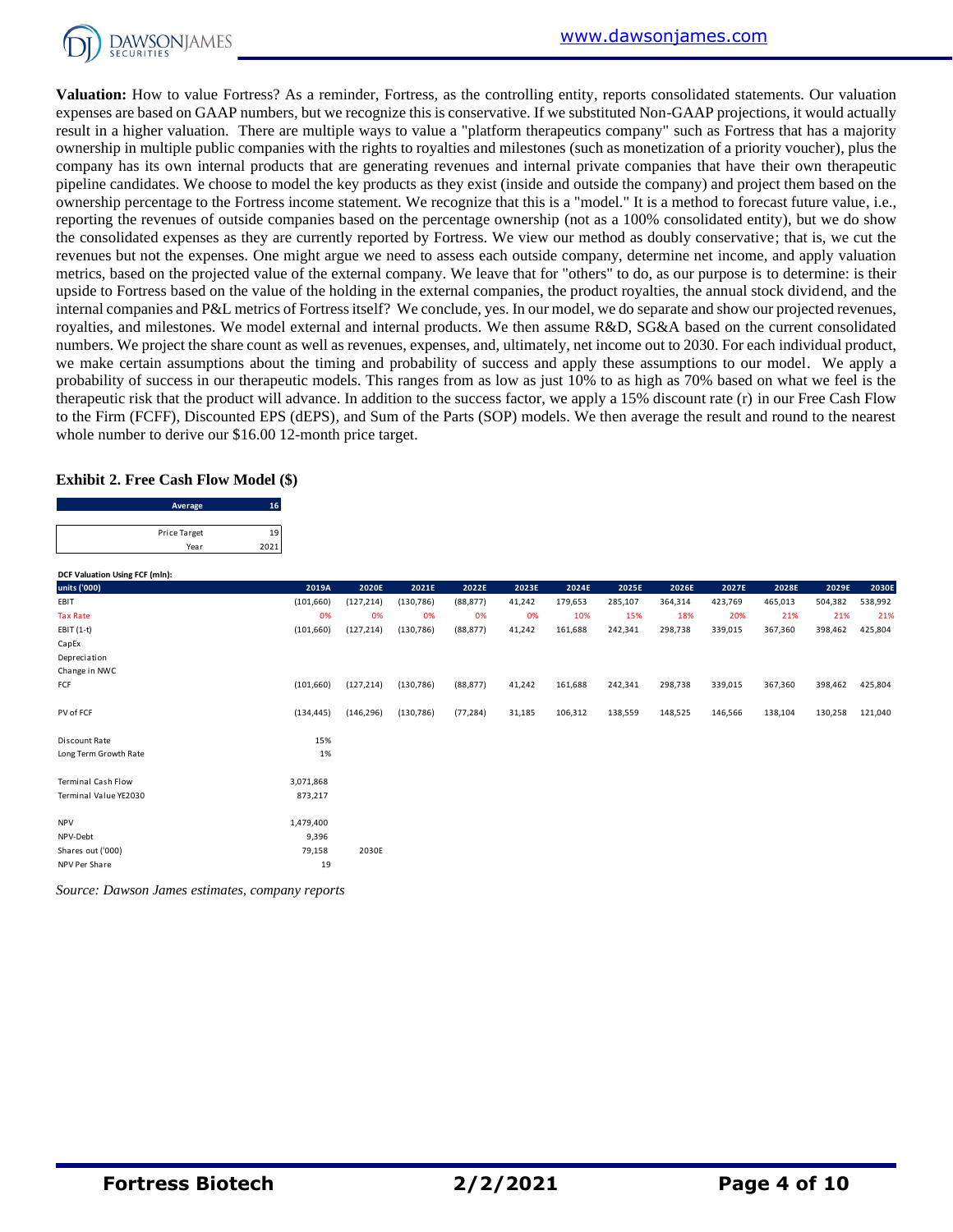

#### **Exhibit 3. Discounted-EPS Model**

| <b>Current Year</b>      |   | 2021 |
|--------------------------|---|------|
| Year of EPS              |   | 2030 |
| Earnings Multiple        |   | 10   |
| <b>Discount Factor</b>   |   | 15%  |
| <b>Selected Year EPS</b> | S | 5.54 |
| <b>NPV</b>               |   | 16   |

| Current Year<br>Year of EPS | 2021<br>2030 |          |    | Discount Rate and Earnings Multiple Varies, Year is Constant |       |       |       |       |       |
|-----------------------------|--------------|----------|----|--------------------------------------------------------------|-------|-------|-------|-------|-------|
| Earnings Multiple           | 10           |          |    | 5%                                                           | 10%   | 15%   | 20%   | 25%   | 30%   |
| Discount Factor             | 15%          | Earnings |    | 3.57                                                         | 2.35  | 1.57  | 1.07  | 0.74  | 0.52  |
| Selected Year EPS           | \$<br>5.54   | Multiple |    | 17.86                                                        | 11.75 | 7.87  | 5.37  | 3.72  | 2.61  |
| <b>NPV</b>                  | 16           |          | 10 | 35.71                                                        | 23.49 | 15.75 | 10.74 | 7.44  | 5.22  |
|                             |              |          | 15 | 53.57                                                        | 35.24 | 23.62 | 16.11 | 11.15 | 7.84  |
|                             |              |          | 20 | 71.42                                                        | 46.99 | 31.50 | 21.47 | 14.87 | 10.45 |
|                             |              |          | 25 | 89.28                                                        | 58.74 | 39.37 | 26.84 | 18.59 | 13.06 |
|                             |              |          | 30 | 107.13                                                       | 70.48 | 47.24 | 32.21 | 22.31 | 15.67 |
|                             |              |          | 35 | 124.99                                                       | 82.23 | 55.12 | 37.58 | 26.02 | 18.28 |

 *Source: Dawson James estimates*

#### **Exhibit 4. Sum-of-the-Parts Model**

| <b>Fortress Biotech</b>                 | LT Gr | Discount<br>Rate | Yrs to Peak    | % Success | Peak Sales<br>(MM's) | Term Val |
|-----------------------------------------|-------|------------------|----------------|-----------|----------------------|----------|
| <b>Avenue Tramadol IV (Pain)</b>        | 1%    | 15%              | $\overline{4}$ | 10%       | \$986                | \$7,045  |
| <b>NPV</b>                              |       |                  |                |           |                      | \$1.5    |
| Mustang MB-107 (bubble Boy)             | 1%    | 15%              | $\overline{3}$ | 70%       | \$431                | \$3,080  |
| <b>NPV</b>                              |       |                  |                |           |                      | \$5.4    |
| Cyprium CUTX-101 (Menke's Disease)      | 1%    | 30%              | $\overline{4}$ | 70%       | \$600                | \$2,069  |
| <b>NPV</b>                              |       |                  |                |           |                      | \$2      |
| <b>CheckPoint Cosibelimab (PD-L1)</b>   | 1%    | 30%              | $\overline{4}$ | 70%       | \$1,318              | \$4,543  |
| <b>NPV</b>                              |       |                  |                |           |                      | \$4      |
| <b>CheckPoint CK-101 (TRK)</b>          | 1%    | 30%              | $\overline{4}$ | 70%       | \$1,953              | \$6,733  |
| <b>NPV</b>                              |       |                  |                |           |                      | \$6.3    |
| Net Margin (Products)                   |       |                  |                |           |                      | 30%      |
| MM Shrs OS (2030E)                      |       |                  |                |           |                      | 78       |
| <b>Product Total NPV</b>                |       |                  |                |           |                      | \$13     |
| <b>Product Royalties NPV</b>            | 1%    | 15%              | $\overline{4}$ | 70%       | \$102                | \$729    |
| <b>NPV</b>                              |       |                  |                |           |                      | \$1.1    |
| NPV - Royalties & Products              |       |                  |                |           |                      | \$14.3   |
| <b>Milestones</b>                       | 1%    | 10%              | $\overline{2}$ | 70%       | \$100                | \$1,111  |
| <b>NPV</b>                              |       |                  |                |           |                      | \$2.5    |
| NPV - Royalties & Products & Milestones |       |                  |                |           |                      | \$16.8   |

*Source: Dawson James estimates*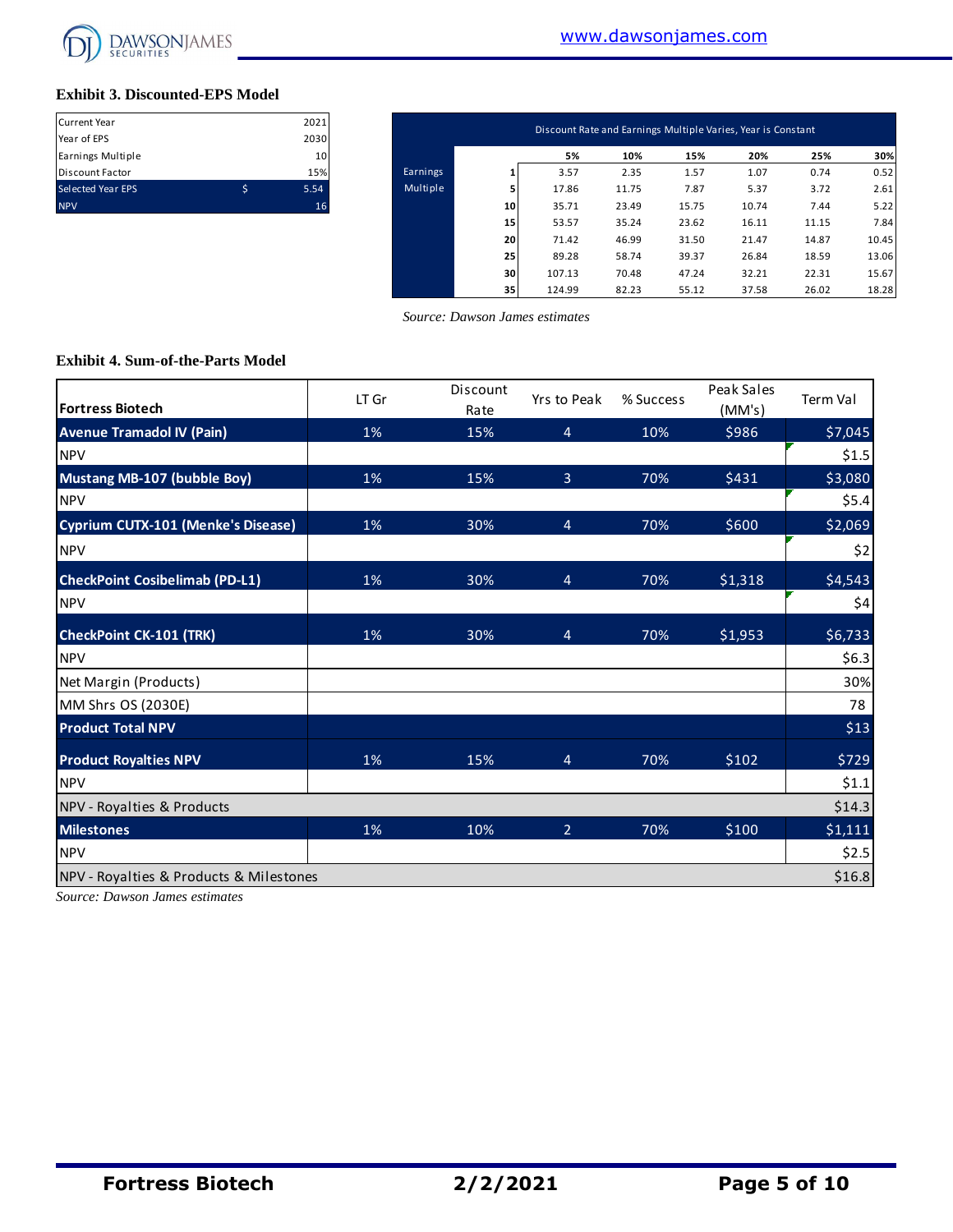

#### **Exhibit 5. Income Statement**

|                                                                                                                                                                                                                               | 2019A     |              |              |                         |                |                 |           |             |              |                |                               |                |                               |                   |                        |                     | 2027F                 |                        |                    |                    |
|-------------------------------------------------------------------------------------------------------------------------------------------------------------------------------------------------------------------------------|-----------|--------------|--------------|-------------------------|----------------|-----------------|-----------|-------------|--------------|----------------|-------------------------------|----------------|-------------------------------|-------------------|------------------------|---------------------|-----------------------|------------------------|--------------------|--------------------|
| Probability Revenue Forecast: ('000)<br>Avenue Therapeutics: IV Tramadol end use sales                                                                                                                                        |           |              |              |                         |                |                 | s         | s           | s            |                |                               |                | 8.120                         | 20,525            | 41,501                 | 62,937              | 74,235                | 85,775                 | 97,559             | 98,633             |
| Percent Owned by Fortress                                                                                                                                                                                                     | 32%       | 32%          | 32%          | 32%                     | 32%            | 32%             | 32%       | 32%         | 32%          | 32%            | 32%                           | 32%            | 32%                           | 329               | 323                    | 32%                 | 32%                   | 329                    | 329                | 32%                |
| <b>Revenues Atributed back to Fortress</b>                                                                                                                                                                                    |           |              |              |                         |                |                 |           |             |              |                |                               |                | 2.599                         | 6,568             | 13,280                 | 20,140              | 23,755                | 27,448                 | 31,219             | 31,563             |
| Mustang Bio - Bubble Boy (MB-107)                                                                                                                                                                                             |           |              |              |                         |                |                 |           |             |              |                |                               | 50,625         | 108,000                       | 153,563           | 167,063                | 160,313             | 196,875               | 180,000                | 156,938            | 129,375            |
| Percent Owned by Fortress                                                                                                                                                                                                     | 30%       | 30%          | 30%          | 30%                     | 30%            | 30%             | 30%       | 30%         | 30%          | 30%            | 30%                           | 30%            | 30%                           | 30%               | 30%                    | 30%                 | 30 <sup>°</sup>       | 30 <sup>9</sup>        | 30%                | 30%                |
| <b>Revenues Atributed back to Fortress</b>                                                                                                                                                                                    |           | $\mathbf{0}$ | $\mathbf{o}$ | $\overline{\mathbf{0}}$ | $\Omega$       |                 |           |             |              |                |                               | 15.188         | 32,400                        | 46.069            | 50.119                 | 48.094              | 59.063                | 54,000                 | 47.081             | 38,813             |
| Cyprium -CUTX-101 - Menkes Disease                                                                                                                                                                                            |           |              |              |                         |                |                 | <b>s</b>  | s           | s            |                |                               | 22,500         | 67,500                        | 112,500           | 157,500                | 180,000             | 180,000               | 180,000                | 180,000            | 180,000            |
| Percent Owned by Fortress                                                                                                                                                                                                     | 89%       | 89%          | 89%          | 89%                     | 89%            | 89%             | 89%       | 89%         | 89%          | 89%            | 89%                           | 89%            | 89%                           | 89%               | 89%                    | 89%                 | 89%                   | 899                    | 89%                | 89%                |
| <b>Revenues Atributed back to Fortress</b>                                                                                                                                                                                    |           | $\mathbf 0$  | $\mathbf{o}$ | $\mathbf{0}$            |                |                 | $\Omega$  | $\mathbf 0$ | $\mathbf{0}$ | $\Omega$       |                               | 20,025         | 60,075                        | 100,125           | 140,175                | 160,200             | 160,200               | 160,200                | 160,200            | 160,200            |
| CheckPoint (Cosibelimab PD-L1)                                                                                                                                                                                                |           |              |              |                         |                |                 |           |             |              |                |                               | <b>.</b>       | 29,945                        | 94.112            | 188,224                | 282.336             | 376,448               | 470,559                | 564.671            | 658,783            |
| Percent Owned by Fortress                                                                                                                                                                                                     | 32%       | 32%          | 32%          | 32%                     | 32%            | 32%             | 32%       | 32%         | 32%          | 32%            | 32%                           | 32%            | 329<br>9,582                  | 329               | 329                    | 329                 | 329                   | 32 <sup>o</sup>        | 329                | 329                |
| <b>Revenues Atributed back to Fortress</b><br>CK-101 end use sales                                                                                                                                                            |           |              |              |                         |                |                 |           |             |              |                |                               |                | 162,724                       | 30,116<br>325,448 | 60,232<br>390,537      | 90,347<br>455,627   | 120,463<br>488,172    | 150,579<br>520,716     | 180,695<br>553,261 | 210,811<br>585,806 |
| Percent Owned by Fortress                                                                                                                                                                                                     |           | 32%          | 32%          | 32%                     |                |                 | 32%       | 32%         | 32%          | 32%            |                               |                | 329                           | 32%               | 32%                    | 32%                 | 32%                   | 32 <sup>o</sup>        | 32 <sup>0</sup>    | 32%                |
| <b>Revenues Atributed back to Fortress</b>                                                                                                                                                                                    | 32%       |              |              |                         | 32%            | 32%             |           |             |              |                | 32%                           | 32%            | 52.072                        | 104,143           | 124,972                | 145,801             | 156,215               | 166,629                | 177,044            | 187,458            |
| Journey Medical Corporation (Dermatology)                                                                                                                                                                                     | 34.921    | 11.946       | 9.006        | 9.447                   | 11.506         | 41.905          | 8.674     | 9.806       | 9.052        | 10.183         | 37.715                        | 41.486         | 45.635                        | 50.198            | 55.218                 | 60.740              | 66.814                | 73.495                 | 80.845             | 88.929             |
| Percent Owned by Fortress                                                                                                                                                                                                     | 100%      | 100%         | 100%         | 100%                    | 100%           | 1009            | 100%      | 100%        | 100%         | 100%           | 100%                          | 100%           | 1009                          | 100%              | 100%                   | 100%                | 100%                  | 1009                   | 100%               | 100%               |
| <b>Revenues Atributed back to Fortress</b>                                                                                                                                                                                    | 34,921    | 11,946       | 9,006        | 9,447                   | 11,506         | 41,905          | 8,674     | 9,806       | 9,052        | 10,183         | 37,715                        | 41,486         | 45,635                        | 50,198            | 55,218                 | 60,740              | 66,814                | 73,495                 | 80,845             | 88,929             |
| Other Revenue Back to Fortress                                                                                                                                                                                                | 1.708     | 972          | 451          | 28                      | 428            | 1.879           | 475       | 496         | 517          | 579            | 2.067                         | 2.273          | 2.501                         | 2.751             | 3.026                  | 3.328               | 3.661                 | 4.027                  | 4,430              | 4.873              |
|                                                                                                                                                                                                                               | 36,629    | 12,918       | 9.457        | 9,475                   | 11,934         | 43,785          | 9.150     | 10.302      | 9.568        | 10,762         | 39,782                        | 78,972         | 204,863                       | 339,970           | 447.022                | 528,650             | 590,171               | 636,379                | 681,513            | 722,646            |
| <b>Fortress Revenues</b>                                                                                                                                                                                                      |           |              |              |                         |                |                 |           |             |              |                |                               |                |                               |                   |                        |                     |                       |                        |                    |                    |
|                                                                                                                                                                                                                               |           |              |              |                         |                |                 |           |             |              |                |                               |                |                               |                   |                        |                     |                       |                        |                    |                    |
| Avenue Therapeutic (IV Tramadol) Royalties (4.5% on sales > \$325M)<br>Associate Milestones                                                                                                                                   |           |              |              |                         |                |                 |           |             |              |                | s<br>$\overline{\phantom{a}}$ |                |                               |                   |                        |                     |                       |                        |                    |                    |
| Mustang Bio - Bubble Boy (MB-107) Prob. Adj. Royalties - 4.5%                                                                                                                                                                 |           |              |              |                         |                |                 |           |             |              |                |                               | \$2,278        | 4860<br>l S                   | \$6,910.31        | l s<br>7.518           | l s<br>$7.214$ S    | 8.859                 | 8,100<br>$\mathbf{s}$  | 7,062<br>-S.       | $\sim$<br>5,822    |
| Associate Milestones                                                                                                                                                                                                          |           |              |              |                         |                |                 |           |             |              |                |                               |                |                               |                   |                        |                     |                       |                        |                    |                    |
|                                                                                                                                                                                                                               |           |              |              |                         |                |                 |           |             |              |                |                               |                |                               |                   |                        |                     |                       |                        |                    |                    |
| Cyprium - CUTX-101 Menke's Disease - Prob. Adj. Royalties - 4.5%                                                                                                                                                              |           |              |              |                         |                |                 |           |             |              |                |                               | 1.013          | 3.038<br>-S.                  | 5.063             | 7.088                  | $8,100$ \ \$<br>-S. | 8.100                 | s.<br>8,100            | 8.100              | l s<br>8,100       |
| Associate Milestones                                                                                                                                                                                                          |           |              |              |                         |                |                 |           |             |              |                |                               | 10,000         | <b>S</b><br>10,000            | 10,000<br>s.      | 10,000<br>$\mathbf{s}$ | s.<br>10,000        | s.<br>10,000          | s.<br>10,000           | s.<br>$10,000$ \$  | 10,000             |
|                                                                                                                                                                                                                               |           |              |              |                         |                |                 |           |             |              |                |                               |                |                               |                   |                        |                     |                       |                        |                    |                    |
| CheckPoint (Cosibelmab PD-L1) - Prob. Adj. Royalties - 4.5%                                                                                                                                                                   |           |              |              |                         |                |                 |           |             |              |                |                               | $\sim$         | s<br>$\overline{\phantom{a}}$ | S.<br>$\sim$      | s.<br>1.348            | s.<br>4.235         | 8.470<br>$\mathbf{s}$ | 12,705<br>$\mathbf{s}$ | 16,940             | 21,175<br>$\sim$   |
| Associate Milestones                                                                                                                                                                                                          |           |              |              |                         |                |                 |           |             |              |                |                               |                |                               |                   |                        |                     |                       |                        |                    |                    |
|                                                                                                                                                                                                                               |           |              |              |                         |                |                 |           |             |              |                |                               |                |                               |                   |                        |                     |                       |                        |                    |                    |
| CheckPoint (CK-101 - TKI) - Prob. Adj. Royalties - 4.5%                                                                                                                                                                       |           |              |              |                         |                |                 |           |             |              |                |                               |                | 7,323                         | 14,645            | 17,574                 | 20,503              | l s<br>21,968         | 23,432<br>¢            | 24,897             | $\sim$<br>26,361   |
| Associate Milestones                                                                                                                                                                                                          |           |              |              |                         |                |                 |           |             |              |                |                               |                |                               |                   |                        |                     |                       |                        |                    |                    |
| <b>Total Royalties &amp; Milestones</b>                                                                                                                                                                                       |           |              |              |                         |                |                 |           |             |              |                |                               | 13,291         | 25,220                        | 36.618            | 43,527                 | 50,052              | 57.397                | 62.337                 | 66.999             | 71,458             |
| Expenses:                                                                                                                                                                                                                     |           |              |              |                         |                |                 |           |             |              |                |                               |                |                               |                   |                        |                     |                       |                        |                    |                    |
| <b>Fortress</b>                                                                                                                                                                                                               |           |              |              |                         |                |                 |           |             |              |                |                               |                |                               |                   |                        |                     |                       |                        |                    |                    |
| Costs of Goods Sold (Journey Medical)                                                                                                                                                                                         | 10,532    | 3.810        | 3,124        | 3,379                   | 3,801          | 14.114          | 1,735     | 1,961       | 1,810        | 2,037          | 7.543                         | 8,297          | 9.127                         | 10,040            | 11,044                 | 12,148              | 13,363                | 14,699                 | 16,169             | 17,786             |
| %COGS                                                                                                                                                                                                                         | 29        | 32%          | 33%          | 33%                     | 33'            | 34 <sup>°</sup> | 20%       | 20%         | 20%          | 209            | 20%                           | -209           | 20'                           | 209               | $20^{\circ}$           | 20                  | -20                   | 20 <sup>6</sup>        | $20^{\circ}$       | <b>20%</b>         |
|                                                                                                                                                                                                                               |           |              |              |                         |                |                 |           |             |              |                |                               |                |                               |                   |                        |                     |                       |                        |                    |                    |
| <b>Research and Development (Consolidated)</b>                                                                                                                                                                                | 75,236    | 14,867       | 15,703       | 13,298                  | 21,329         | 78,998          | 19,078    | 19,907      | 21,566       | 22,396         | 82,948                        | 87,095         | 91,450                        | 96,022            | 100,823                | 105,865             | 111,158               | 116,716                | 122,552            | 128,679            |
| Fortress                                                                                                                                                                                                                      |           | 678          | 692          | 705                     | 705            | 2.780           |           |             |              |                |                               |                |                               |                   |                        |                     |                       |                        |                    |                    |
| Avenue                                                                                                                                                                                                                        |           | 697          | 1.219        | 466                     |                |                 |           |             |              |                |                               |                |                               |                   |                        |                     |                       |                        |                    |                    |
| Checkpoint                                                                                                                                                                                                                    |           | 2,635        | 3,029        | 2,543                   |                |                 |           |             |              |                |                               |                |                               |                   |                        |                     |                       |                        |                    |                    |
| Mustang                                                                                                                                                                                                                       |           | 9 2 5 1      | 9 7 7 1      | 7.925                   |                |                 |           |             |              |                |                               |                |                               |                   |                        |                     |                       |                        |                    |                    |
| Other**                                                                                                                                                                                                                       |           | 1,606        |              |                         |                | 1,606           |           |             |              |                |                               |                |                               |                   |                        |                     |                       |                        |                    |                    |
| Research and Development- licenses acquired                                                                                                                                                                                   | 6,090     | 250          | 1,570        |                         |                | 8,000           | 2,760     | 2,880       | 3,120        | 3.240          | 12.000                        | 16,000         | 16.800                        | 17,640            | 18,522                 | 19,448              | 20,421                | 21,442                 | 22,514             | 23,639             |
| General and Administrative (Consolidated)                                                                                                                                                                                     | 55,590    | 15.519       | 14.456       | 15.383                  | 11.344         | 56,702          | 14,459    | 15,037      | 13.302       | 15.037         | 57.836                        | 58,993         | 60.172                        | 61.376            | 62,603                 | 63.855              | 65,133                | 66,435                 | 67.764             | 69.119             |
| Fortress                                                                                                                                                                                                                      |           | 5,663        | 5,776        | 5,892<br>571            | 6,010          | 23,341          |           |             |              |                |                               |                |                               |                   |                        |                     |                       |                        |                    |                    |
| Avenue                                                                                                                                                                                                                        |           | 577<br>1.553 | 684<br>1.496 |                         |                |                 |           |             |              |                |                               |                |                               |                   |                        |                     |                       |                        |                    |                    |
| Checkpoint<br>Journey Medical Corp. (SG&A)                                                                                                                                                                                    |           | 5,689        | 5.746        | 1,573<br>5,803          | 5,861          | 23100           |           |             |              |                |                               |                |                               |                   |                        |                     |                       |                        |                    |                    |
| Mustang                                                                                                                                                                                                                       |           | 1.769        | 1,917        | 1.640                   |                |                 |           |             |              |                |                               |                |                               |                   |                        |                     |                       |                        |                    |                    |
| Other*                                                                                                                                                                                                                        |           | 268          |              | 458                     | 458            | 1184            |           |             |              |                |                               |                |                               |                   |                        |                     |                       |                        |                    |                    |
| <b>Total Operating expenses</b>                                                                                                                                                                                               | 147,448   | 34.446       | 34.85        | 32.518                  | 6.474          | 38.29           |           |             |              | 42.710         | 160,326                       | 170,385        | 177,549                       | 185,078           | 192.992                | 201.316             | 210,074               | 219,292                | 228,998            | 239.22             |
| <b>Total Operating expenses (Adjusted)</b>                                                                                                                                                                                    |           | 17,714       | 15,338       | 16,238                  | 16,835         | 66,125          |           |             |              |                |                               |                |                               |                   |                        |                     |                       |                        |                    |                    |
|                                                                                                                                                                                                                               |           |              |              |                         |                |                 |           |             |              |                |                               |                |                               |                   |                        |                     |                       |                        |                    |                    |
| <b>Operating Income (Loss)</b>                                                                                                                                                                                                | 110,819   | (21, 528)    | (25.396)     | (23, 043)               | (24, 540)      | (94.506)        | (28, 882) | (29, 484)   | (30, 230)    | (31, 948)      | (120, 544)                    | (78, 122)      | 52,534                        | 191,510           | 297,556                | 377,386             | 437.495               | 479,425                | 519,514            | 554,881            |
|                                                                                                                                                                                                                               |           |              |              |                         |                |                 |           |             |              |                |                               |                |                               |                   |                        |                     |                       |                        |                    |                    |
| Operating Income (Loss) adjusted                                                                                                                                                                                              |           | (4,796)      | (5,881)      |                         |                | (22, 339)       |           |             |              |                |                               |                |                               |                   |                        |                     |                       |                        |                    |                    |
| Interest income (expense) net                                                                                                                                                                                                 | 2.559     | 627          | 336          | 265                     | 250            | 2.687           | 649       | 677         | 734          | 762            | 2821                          | 2962           | 3.110                         | 3.266             | 3429                   | 3.601               | 3.781                 | 3.970                  | 4 168              | 4 3 7 7            |
| Interest expense and financing fee                                                                                                                                                                                            | (11, 849) | (3, 125)     | (3,059)      | (6,958)                 |                | (12, 441)       | (3,005)   | (3, 135)    | (3, 397)     | (3, 527)       | (13,064)                      | (13,717)       | (14, 403)                     | (15, 123)         | (15, 879)              | (16, 673)           | (17,506)              | (18, 382)              | (19, 301)          | (20, 266)          |
| Change in FV of derivative liability<br>Change in FV of subsidiary convertible note                                                                                                                                           |           |              | (344)        | (803)                   |                | (1, 147)        |           |             |              |                |                               |                |                               |                   |                        |                     |                       |                        |                    |                    |
| Change in FV of investments                                                                                                                                                                                                   | (27)      | (42)         |              | 575                     |                | 533             |           |             |              |                |                               |                |                               |                   |                        |                     |                       |                        |                    |                    |
| Gain on deconsolidation of Caelum                                                                                                                                                                                             | 18 476    |              |              |                         |                |                 |           |             |              |                |                               |                |                               |                   |                        |                     |                       |                        |                    |                    |
| <b>Total Other Income</b>                                                                                                                                                                                                     | 9 1 5 9   | (2.540)      | (3.067)      | (6,921)                 | 250            | (10.369)        | (2, 356)  | (2, 458)    | (2.663)      | (2,765)        | (10.242)                      | (10.754)       | (11.292)                      | (11.857)          | (12.449)               | (13.072)            | (13.726)              | (14.412)               | (15.132)           | (15.889)           |
| Pretax Income (loss fro                                                                                                                                                                                                       | (101.66)  | (24,068)     |              | 99.9641                 | 1.290)         | (127.214)       | (31, 238) | 31 942)     | (32.893)     | 34.713)        | (130.786                      | (88,877        | 41.242                        | 79.653            | 85.107                 | 64314               | 423,76                | 465.01                 | 504 382            | 538,992            |
| Income Tax Benefit (Provision)                                                                                                                                                                                                |           |              |              |                         |                |                 |           |             |              |                |                               |                |                               | 17.965            | 42,766                 | 65,577              | 84.754                | 97.653                 | 116,008            | 134,748            |
| <b>Tax Rate</b>                                                                                                                                                                                                               | œ         | 0%           | 0%           | 0%                      | O <sup>9</sup> |                 | 0%        | 0%          | 0%           | 0 <sup>9</sup> | 0 <sup>9</sup>                | O <sup>s</sup> | 0 <sup>9</sup>                | 109               | 15%                    | 18'                 | 20'                   | 219                    | 239                | 259                |
|                                                                                                                                                                                                                               |           |              |              |                         |                |                 |           |             |              |                |                               |                |                               |                   |                        |                     |                       |                        |                    |                    |
| <b>GAAP Net Income (Loss)</b>                                                                                                                                                                                                 | (101,660) | (24.068      | 28.463       | (29.964                 | (24, 290)      | (127, 214)      | (31, 238) | (31.942)    | (32, 893)    | (34, 713)      | (130, 786)                    | (88, 877)      | 41,242                        | 161,688           | 242,341                | 298,738             | 339,015               | 367,360                | 388,374            | 404,244            |
| <b>Addiusted (Non-GAAP) Loss</b>                                                                                                                                                                                              |           | (7, 336)     | (8.948)      | (13, 683)               | (4,651)        | (34, 617)       |           |             |              |                |                               |                |                               |                   |                        |                     |                       |                        |                    |                    |
| Less: net loss attributable to non-controlling interests                                                                                                                                                                      | 61,700    | 11,698       | 15.149       | 14,417                  | 14.000         | 55,264          | 13.346    | 13.927      | 15,087       | 15,667         | 58.027                        | 56.286         | 52,909                        | 49,735            | 46,751                 | 43.946              | 41.309                | 38,830                 | 36,500             | 34,310             |
| Net Income (loss) attributable to common stockholders                                                                                                                                                                         | (39.960)  | (12, 370)    | (13.314)     | (15.547)                | (10.290)       | (51, 520)       | (17.891)  | (18.015)    | (17.806)     | (19.046)       | (72, 759)                     | (32.590)       | 94 151                        | 211 423           | 289.091                | 342 683             | 380 324               | 406 190                | 424 875            | 438,554            |
| GAAP-EPS                                                                                                                                                                                                                      | (0.73)    | (0.19)       | (0.19)       | (0.20)                  | (0.14)         | (0.73)          | (0.23)    | (0.24)      | (0.23)       | (0.25)         | (0.95)                        | (0.43)         | 1.22                          | 2.74              | 3.73                   | $-4.40$             | 4.86                  | 5.17                   | 5.39               | 5.54               |
| GAAP-EPS (Dil)                                                                                                                                                                                                                | (0.60)    | (0.19)       | (0.19)       | (0.20)                  | (0.14)         | (0.73)          | (0.23)    | (0.24)      | (0.23)       | (0.25)         | (0.95)                        | (0.43)         | 1.22                          | 2.74              | 3.73                   | 4.40                | 4.86                  | 5.17                   | 5.39               | 5.54               |
| Adjusted Non-GAAP EPS (DIL)                                                                                                                                                                                                   |           | (0.12)       | (0.13)       | (0.18)                  | (0.06)         | (0.49)          |           |             |              |                |                               |                |                               |                   |                        |                     |                       |                        |                    |                    |
| Wgtd Avg Shrs (Bas) - '000s                                                                                                                                                                                                   | 54.711    | 63,496       | 68,550       | 76,093                  | 76,169         | 71,077          | 76.245    | 76.322      | 76,398       | 76.474         | 76,360                        | 76,666         | 76.973                        | 77.28             | 77,591                 | 77,902              | 78,214                | 78.527                 | 78.842             | 79.158             |
| Wgtd Avg Shrs (Dil) - '000s                                                                                                                                                                                                   | 65,502    | 63,496       | 68,550       | 76.093                  | 76.169         | 71.077          | 76,245    | 76,322      | 76,398       | 76.474         | 76,360                        | 76,666         | 76.973                        | 77.281            | 77,591                 | 77,902              | 78,214                | 78,527                 | 78,842             | 79,158             |
| Source: Company reports and Dawson James                                                                                                                                                                                      |           |              |              |                         |                |                 |           |             |              |                |                               |                |                               |                   |                        |                     |                       |                        |                    |                    |
| ** holudes the follow ing partner companies: Aevitas, Celvation, Cyprium, Helocyte and Tamid (a Fortress partner company that discontinued development and terminated the related licenses and clinical trial agreements with |           |              |              |                         |                |                 |           |             |              |                |                               |                |                               |                   |                        |                     |                       |                        |                    |                    |
|                                                                                                                                                                                                                               |           |              |              |                         |                |                 |           |             |              |                |                               |                |                               |                   |                        |                     |                       |                        |                    |                    |
| Source: Dawson James estimates and company reports                                                                                                                                                                            |           |              |              |                         |                |                 |           |             |              |                |                               |                |                               |                   |                        |                     |                       |                        |                    |                    |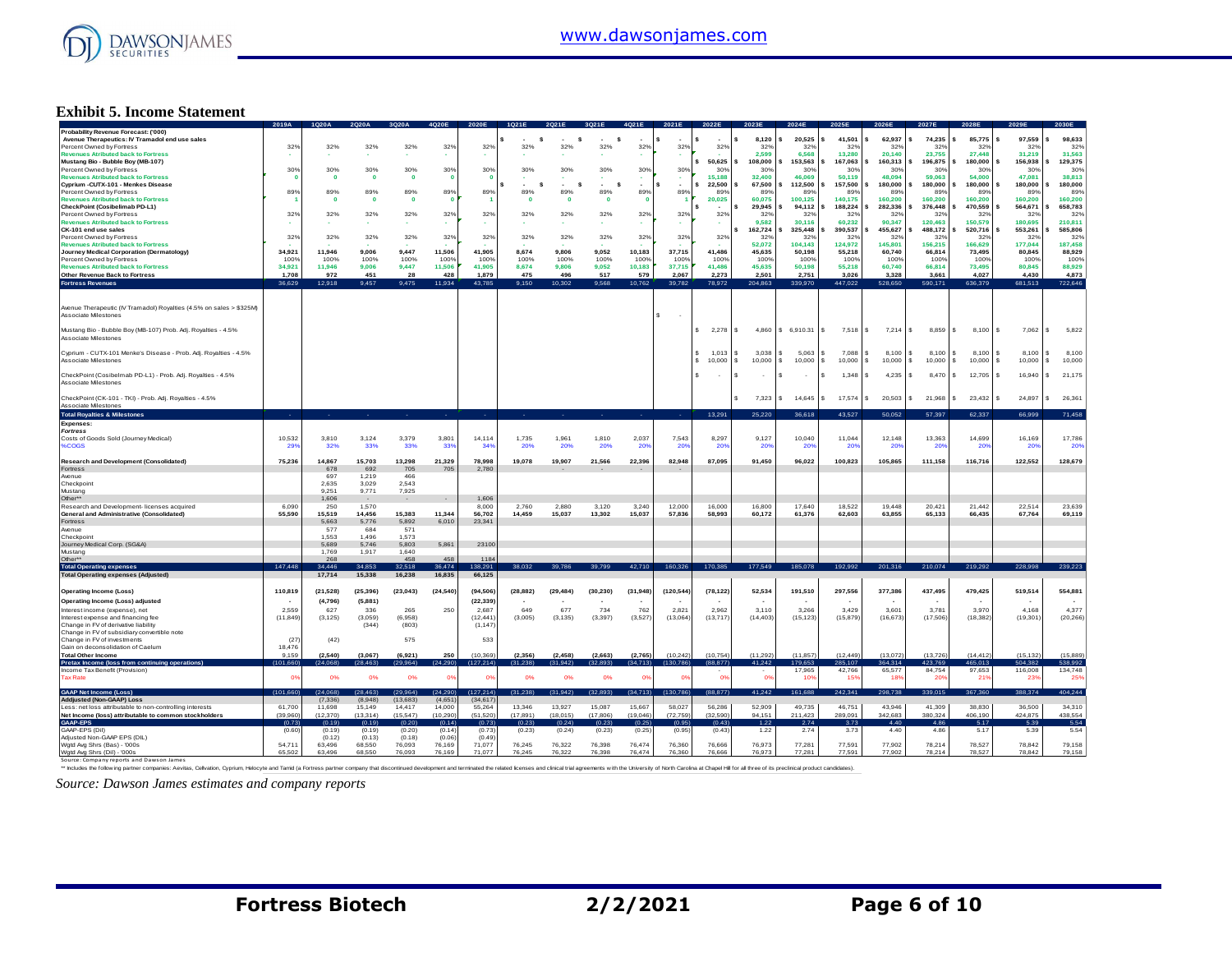

#### **Risk Analysis**

In addition to the typical risks associated with development stage specialty pharmaceutical companies, potential risks specific to Fortress Biotech are as follows:

**Financial risk.** The company may need to raise capital in the marketplace in order to successfully push its products into the next phase, and there can be no assurances that the company will be able to successfully raise capital and or do so on favorable terms.

**Clinical and regulatory risk**. Lead products must start and complete clinical trials. Trials may not produce results sufficient for regulatory approval.

**Partnership risk.** Fortress Biotech may seek partnerships for clinical development support and commercialization. We have no specific knowledge of any discussions with possible partners today, and there can be no assurances that the company will be able to secure a favorable partnership.

**Commercial risk.** There are no assurances that the company will be able to secure favorable pricing, commercially launch products, and achieve significant market share to become profitable.

**Legal and intellectual property risk.** The company may have to defend its patents and technical know-how, and there can be no assurances that the patents will not be infringed or will be held as valid if challenged, and or that the company may infringe on third parties' patents.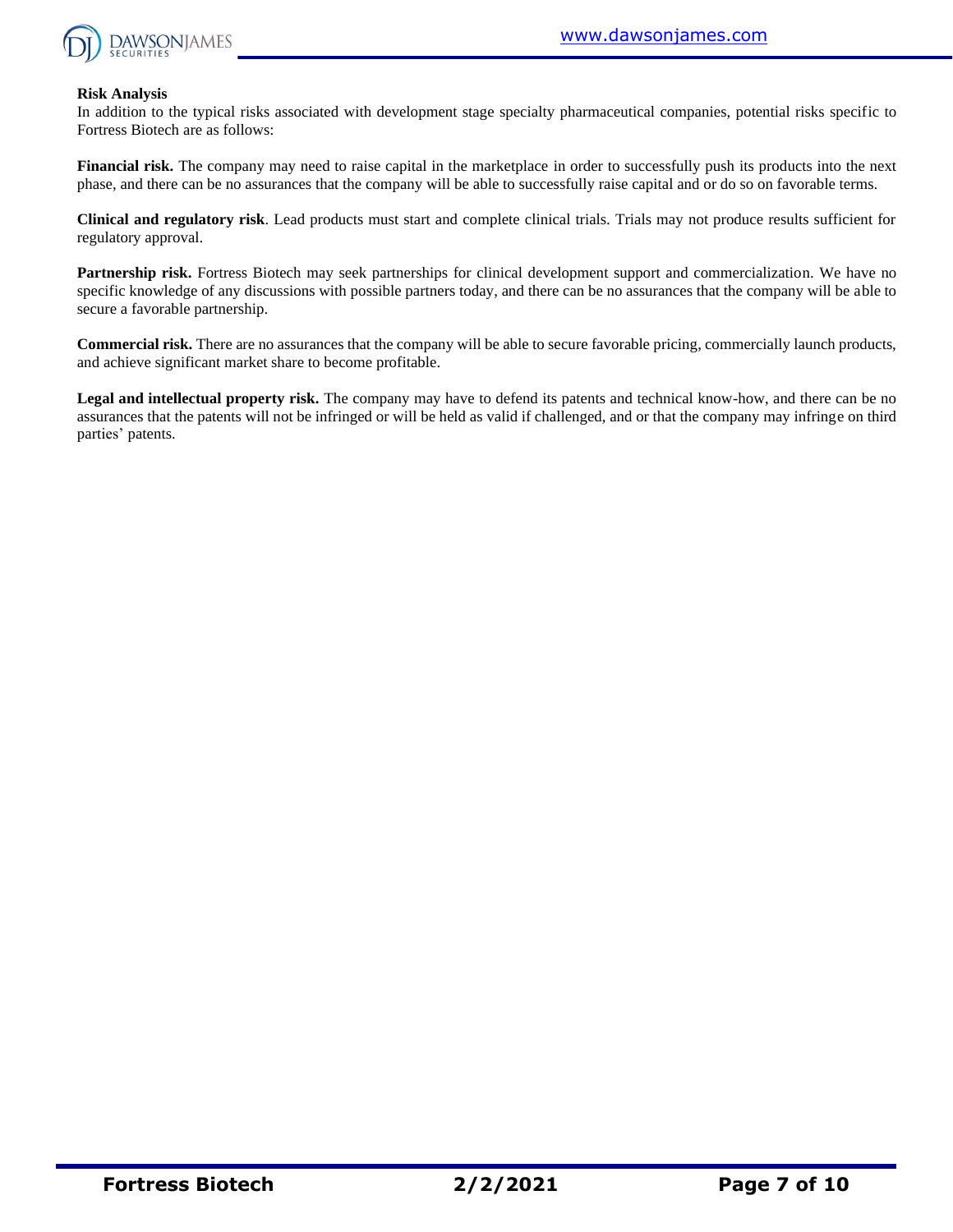



Companies mentioned in this report, working with Fortress and or part of valuation discussion:

Alexion (ALXN/NASDAQ)-Not covered.

InvaGen Pharmaceuticals – (Private).

St. Jude Children's Research Hospital (Private).

Mustang Bio (MBIO/NASDAQ) – Not covered.

Checkpoint Therapeutics (CKPT/NASDAQ) – Not covered.

Avenue Therapeutics (ATXI/ NASDAQ) – Not covered.

Caelum Biosciences (Private).

Journey Medical Corporation (internal Fortress company).

Cyprium Therapeutics (Private).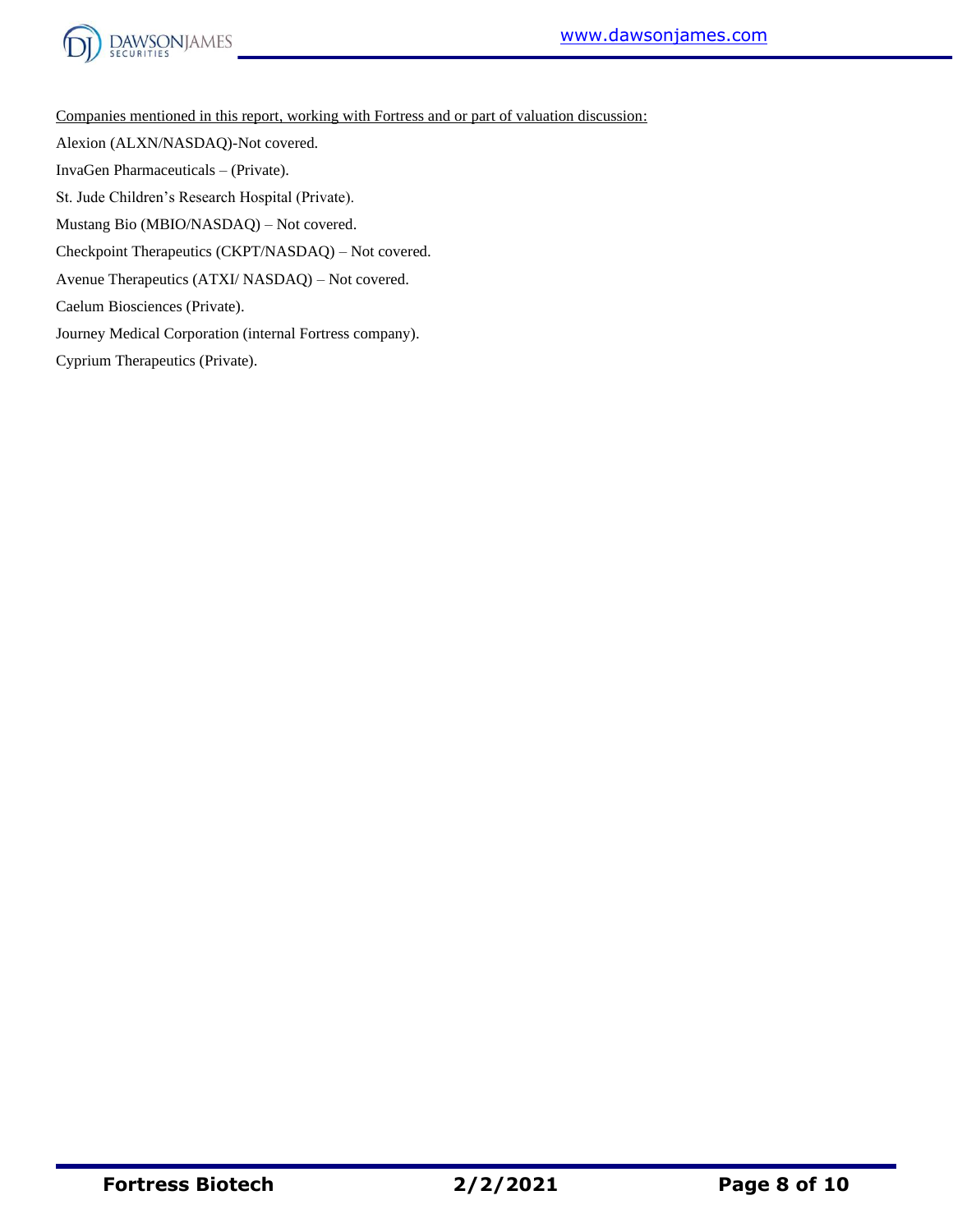

#### **Important Disclosures:**

#### **Price Chart:**

Price target and rating changes over the past three years:



Initiated – Buy August 26, 2019, Price Target \$19.00 Update – Buy September 17, 2019, Price Target \$19.00 Update – Buy November 4, 2019, Price Target \$19.00 Update – Buy December 11, 2019, Price Target \$19.00 Update – Buy December 23, 2019, Price Target \$19.00 Update – Buy January 15, 2020, Price Target \$19.00 Update – Buy February 14, 2020, Price Target \$19.00 Update – Buy February 20, 2020, Price Target \$19.00 Update – Buy March 30, 2020, Price Target \$19.00 Update – Buy May 14, 2020, Price Target \$19.00 Update – Buy July 31, 2020, Price Target \$19.00 Update – Buy September 8, 2020, Price Target \$19.00 Price Target Change – Buy October 12, 2020, Price Target \$15.00 Update – Buy October 20, 2020, Price Target \$15.00 Price Target Change – Buy November 10, 2020, Price Target \$16.00 Update – Buy December 14, 2020, Price Target \$16.00 Update – Buy February 2, 2021, Price Target \$16.00

Dawson James Securities, Inc. (the "Firm") is a member of the Financial Industry Regulatory Authority ("FINRA") and the Securities Investor Protection Corporation ("SIPC").

The Firm does not make a market in the securities of the subject company(s). The Firm has engaged in investment banking relationships with the subject company in the prior twelve months, as a manager or co-manager of a public offering and has received compensation resulting from those relationships. The Firm may seek compensation for investment banking services in the future from the subject company(s). The Firm has not received other compensation from the subject company(s) in the last 12 months for services unrelated to managing or co-managing of a public offering.

Neither the research analyst(s) whose name appears on this report nor any member of his (their) household is an officer, director or advisory board member of these companies. The Firm and/or its directors and employees may own securities of the company(s) in this report and may increase or decrease holdings in the future. As of January 31, 2021, the Firm as a whole did not beneficially own 1% or more of any class of common equity securities of the subject company(s) of this report. The Firm, its officers, directors, analysts or employees may affect transactions in and have long or short positions in the securities (or options or warrants related to those securities) of the company(s) subject to this report. The Firm may affect transactions as principal or agent in those securities.

Analysts receive no direct compensation in connection with the Firm's investment banking business. All Firm employees, including the analyst(s) responsible for preparing this report, may be eligible to receive non-product or service-specific monetary bonus compensation that is based upon various factors, including total revenues of the Firm and its affiliates as well as a portion of the proceeds from a broad pool of investment vehicles consisting of components of the compensation generated by investment banking activities, including but not limited to shares of stock and/or warrants, which may or may not include the securities referenced in this report.